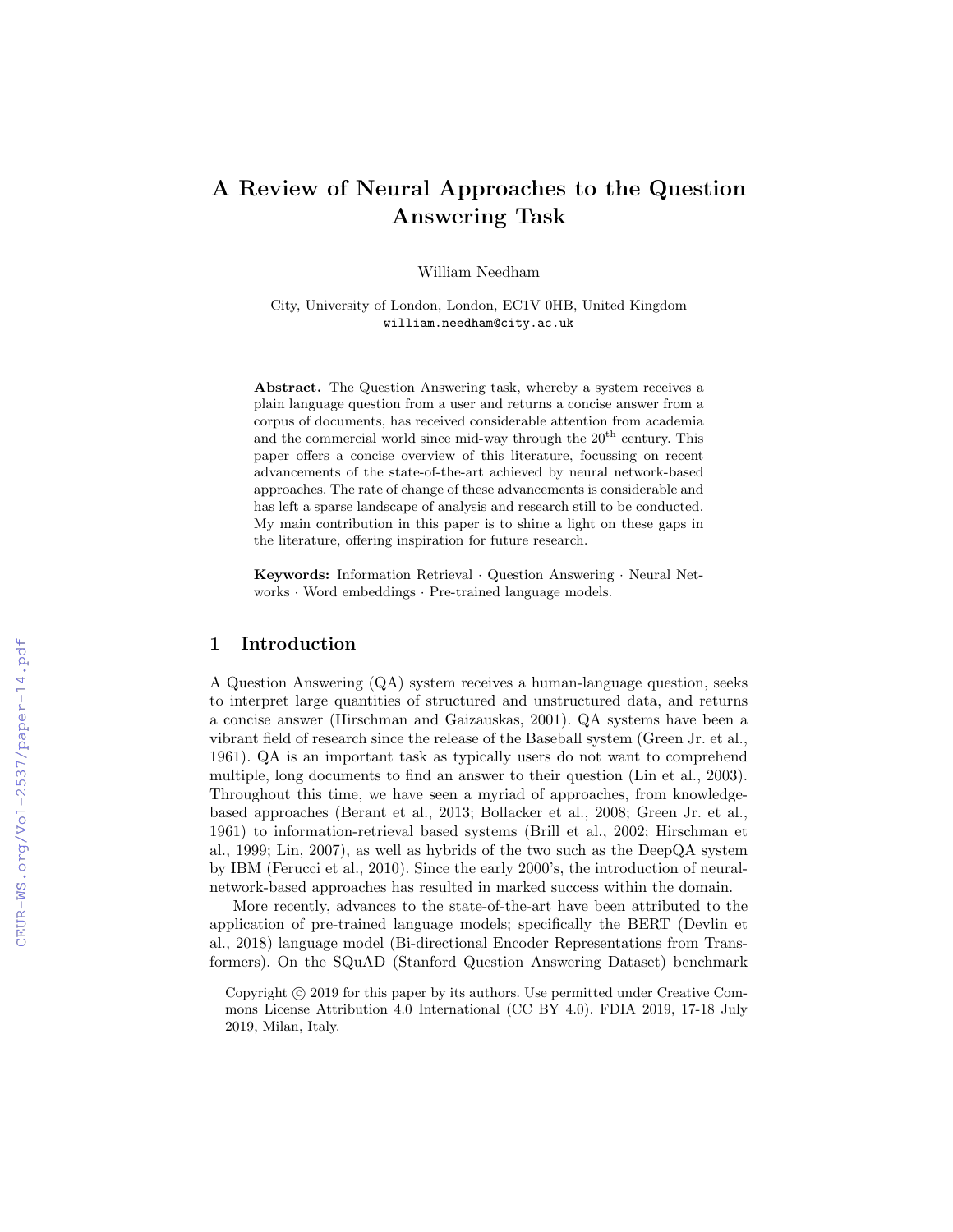(Rajpurkar et al., 2018), every one of the top 20 submissions claims to have used a variation of BERT (as of April 2019). Just recently, human performance has been surpassed for the first time on this dataset.

It is clear the domain has progressed significantly within a short space of time. The speed of advancement has resulted in a shortage of published research explaining the architectures of such systems and perhaps more critically, understanding where these models are under-performing. This is important as without a clear understanding of the weaknesses of each implementation, it is difficult to improve the model with a subsequent iteration. This short paper seeks to identify these most prominent gaps in the literature, offering fruitful directions for future research.

The remainder of this paper is structured as follows: § 2 provides an overview of the traditional (non-neural) methods for solving the QA task. Then, in  $\S 3$ , the core components of neural network architectures are described (specific to the IR/ QA task), followed by a comprehensive review of the neural architectures which combine these components in  $\S$  4, including extensions to the previously described traditional methods. § 5 offers an overview of the datasets and metrics used in the Question Answering task. Finally, a summary of the future research directions is presented in § 6.

# 2 Traditional approaches

How many games did the Yankees play in July? This question was asked of the BASEBALL system (Green Jr. et al., 1961), one of the earliest QA systems in the literature. Whilst ground-breaking in its approach, the paper was clear on its limitations; limitations that set the path for decades of subsequent research on QA systems.

Before a detailed look at neural approaches to the QA task, a reflection on the traditional approaches, that laid the foundations for current research, will be presented.

## 2.1 Knowledge-based approaches

BASEBALL (Green Jr. et al., 1961) can be described as a knowledge-based question answering (KB-QA) system in that it seeks to build a structured semantic representation of the question, upon which it can query a structured database to return an answer. For example, a knowledge-based system would seek to parse the input question "When did John F Kennedy die?" into a semantic query representation such as Death-Year("John F Kennedy", x), or similar, which can then be used to query a structured knowledge base. More recently, this general principle has evolved by focussing on the extraction of Resource Description Framework (RDF) triplets from large-scale internet corpora, and storing these in a knowledge base for querying later (for examples, see Bollacker et al., 2008; Fader et al., 2011; Lehmann et al., 2012). However, the task of encoding knowledge is expensive and time-consuming (Clark and Porter, 1999) and KB-QA systems typically fail on questions from unseen domains (Abujabal et al., 2018).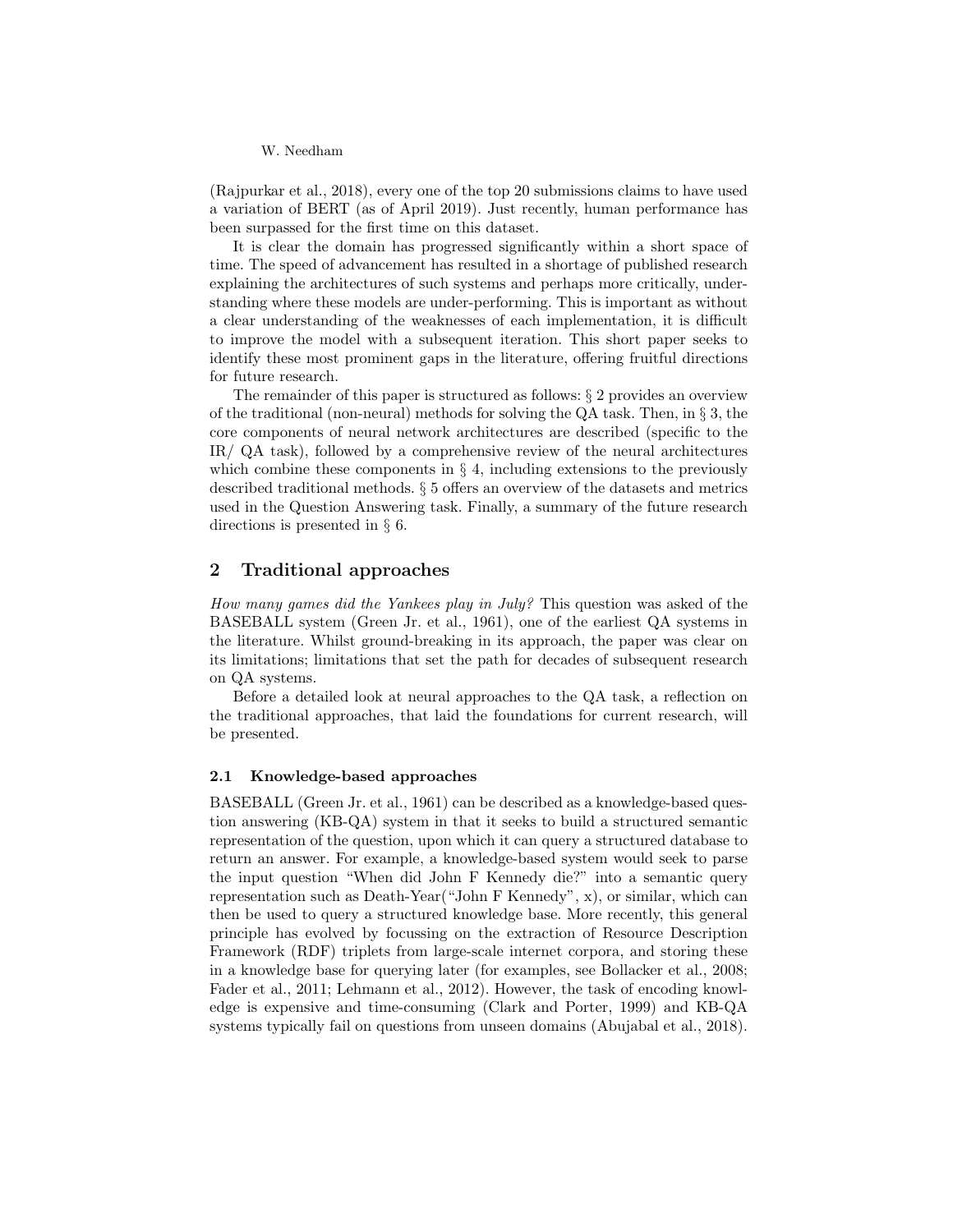#### 2.2 Information retrieval-based approaches

Information retrieval-based question answering (IR-QA) systems search large corpora of textual documents (for example, the web) for documents or passages relevant to the input question. Once a relevant document has been retrieved by the IR-QA system, reading comprehension algorithms are applied to understand the text and return the most relevant answer (Jurafsky and Martin, 2008). Put simply, IR-QA systems search raw text (extracted keywords, for example), whereas KB-QA systems search knowledge bases (Park et al., 2014). An advantage of IR-QA systems over KB-QA systems is that knowledge does not have to be encoded prior to search, however their performance is somewhat dependant of the competence of the IR algorithm.

## 2.3 Statistical machine learning-based approaches

Machine learning-based (ML) approaches have garnered more success than the preceding rule-based methods and have been applied to both the question classification (Metzler and Croft, 2005; Nguyen et al., 2007) and answer selection (Suzuki et al., 2002) sub-problems. One drawback, however, is that they typically require hand-crafted feature engineering in collaboration with a domain expert.

# 3 Building blocks of neural architectures

Having covered traditional methods in the previous section, this section will explore neural architectures which perform the QA task in new ways. The section begins with an overview of the core components in a neural network system designed for the question answering task.

## 3.1 Word embeddings

In contemporary literature, neural networks have been successfully applied to every part of the QA system. The introduction of word embeddings (Mikolov et al., 2013) brought the worlds of neural network research and natural language processing closer together. This approach seeks to develop distributed representations of words and phrases as numeric vectors, which allows them to be trained using neural networks.

Whilst word2Vec (Mikolov et al., 2013) and the subsequent GloVe embeddings (Pennington et al., 2014) were successful for a variety of natural language tasks, researchers began to understand their limitations. Peters et al. (2018) noticed that the meaning of a word very much depends on the context in which it is written. For example, in the two sentences  $(1)$  'Let's stick to improvisation in this skit', and  $(2)$  'The dog walker threw the stick far away' the word 'stick' has different meanings. In respect of this, Peters et al. proposed ELMo for deep contextual word embeddings proposed by Peters et al (ELMo) which, when applied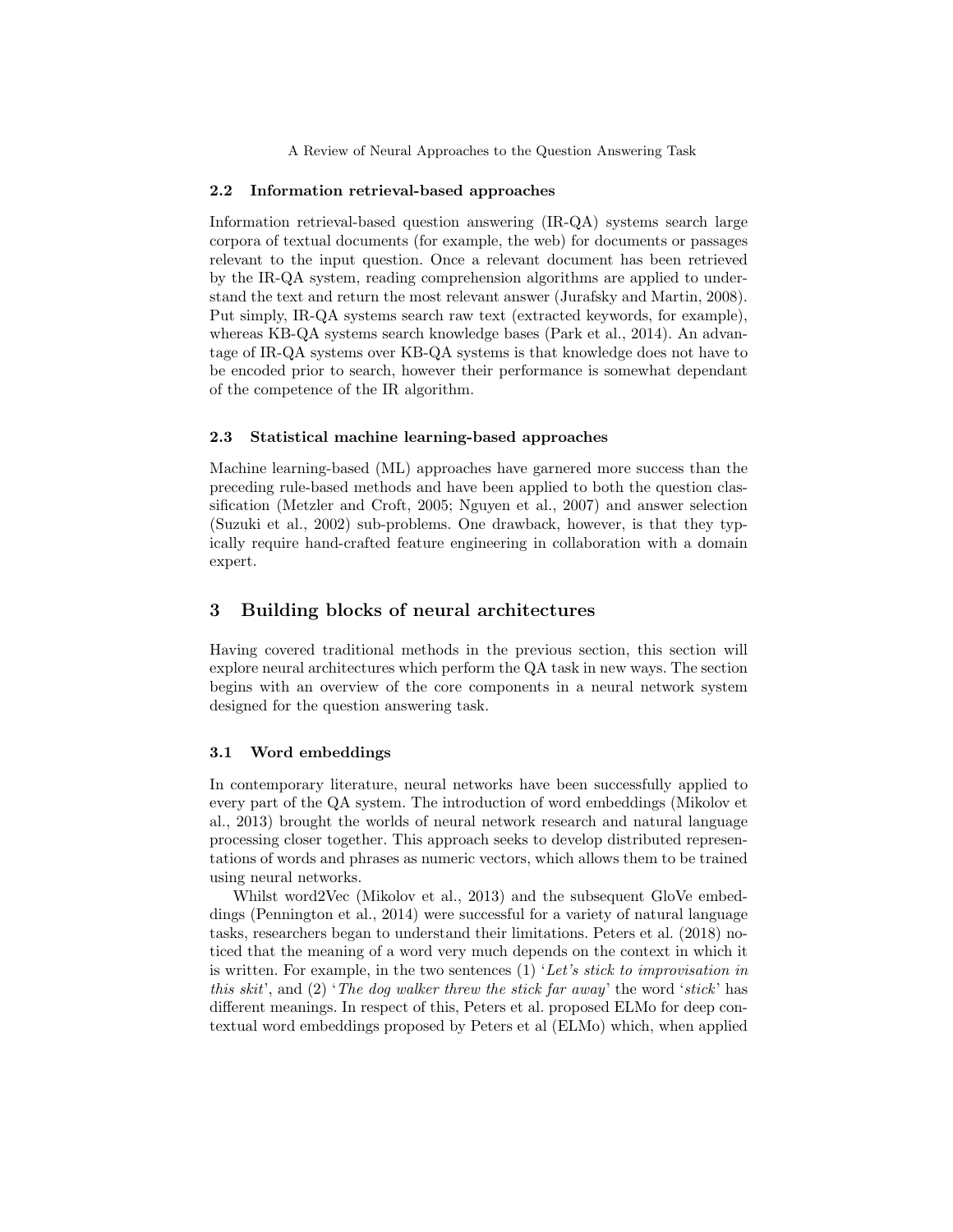to existing NLP models, outperformed the state-of-the-art results for every task it was tested on, including the Stanford Question Answering dataset (Rajpurkar et al., 2018).

### 3.2 Convolutions

Given a row vector, or matrix, a convolution is a sliding window (or filter or kernel) applied across the input vector to produce an output. In a convolutional neural network, the optimal values of the kernel are learnt from labelled input data. Convolutional neural networks have proved extremely successful within computer vision. In a natural language setting, a sliding window (kernel) is passed over some predefined number of words. Perhaps the most common use of convolutions for textual data is character-level convolutional neural networks (Char-CNNs) introduced by Zhang et al. (2015).

## 3.3 Attention

An attention mechanism in a standard encoder/decoder network allows the decoder to look back at the hidden states from the input sequence, presented to the decoder as a new input of weighted averages (Bahdanau et al., 2015). Since its introduction, attention has received considerable research attention from the field (Britz et al., 2017; Luong et al., 2015; Vaswani et al., 2017). Using the weighted average of some hidden state is not only limited to the input sequence. In selfattention (Cheng et al., 2016), relations between different positions of the same inputs sequence are introduced. Vaswani et al. (2017) took this approach one step further by introducing an architecture based solely on self-attention, with no convolutions or recurrent properties. This foundations provide the building blocks for general language models, such as BERT.

## 4 Neural architectures for the QA task

The following sub-section will investigate specific neural architectures which make use of the above components specifically for the QA task.

## 4.1 Neural extensions to KB-QA

The KB-QA concepts above have been extended to include aspects of neural network architectures. Yin et al. (2016) propose a novel entity linking and ranking method for relatively simple factoid question answering from Freebase (Bollacker et al., 2008). Then, neural networks are used to (1) match between questions and fact candidates using a character-level Convolutional Neural Network (char-CNN), and (2) match between Freebase predicate and question's pattern using a word-level CNN (word-CNN).

Also using Freebase, Dong et al. (2015) posit that to advance beyond simple factoid QA, distributed representations of answer path, answer context, and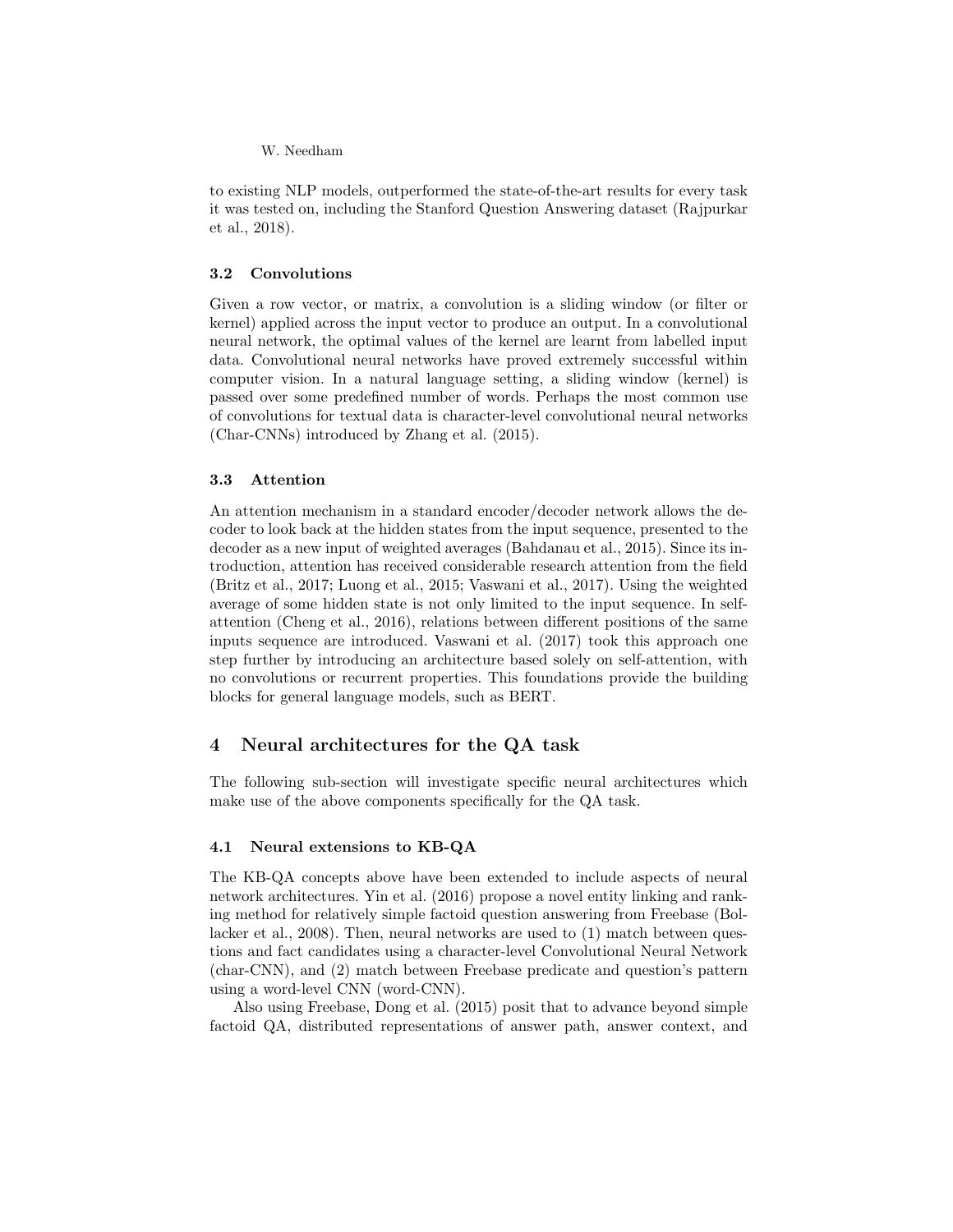answer type must be learnt. To do this, they propose multi-column convolutional neural networks (MCCNNs) which learn these representations from questionanswer pairs.

Finally, instead of semantic parsing to a vector representation, Sorokin and Gurevych (2018) proposed a graph representation instead; this then enables the use of Gated Graph Neural Networks (GGNNs) for the QA task. This approach resulted in a 27.4% improvement (F1 score) over the best non-graphbased model. GGNNs were first proposed by Li et al. (2016) for sequential modelling problems and extend the original GNN framework whereby a neural network receives a graph as input, performs a computation over the nodes and edges and returns a graph as output.

### 4.2 Neural extensions to IR-QA

Important work by Burges et al. (2005) introduced RankNet; a pairwise method for optimising a ranking of a list according to a traditional IR metric (such as Mean Reciprocal Rank) using gradient descent. Technically, 'RankNet' can be any model for which the output is a differentiable function, such as neural networks or even boosted trees. Since publishing RankNet, the authors have developed the idea further with LambdaRank and then LambdaMART. A summary of each is available in Burges (2010). Researchers from IBM combined this approach with Supervised Kemeny aggregation in Agarwal et al. (2012).

Practical implementation of Learning-To-Rank is now widely available through the TF-Ranking TensorFlow package (Pasumarthi et al., 2018).

### 4.3 Language modelling

Language modelling is the task of predicting the probability of the next word in a sentence. Although the technique has developed away from the Question Answering task specifically, it is now a fundamental concept in many state-ofthe-art approaches.

Before Bengio et al. (2003), back-off tri-gam models (Katz, 1987) and smoothed tri-gram models (Jelinek, and Mercer, 1980; Kneser and Ney, 1995) were favoured among the research community. In his paper, 'A Neural Probabilistic Language Model', Bengio described how neural networks can be applied to learn this distributed representation of words and kick-started a new direction for the field.

#### 4.4 Recurrent neural networks

Since then, neural language modelling has developed from simple feed-forward networks, to recurrent neural networks (Mikolov et al., 2010) and Long Short-Term Memory architectures (Graves, 2013). Sequence-to-sequence models (Seq2Seq) were introduced by Sutskever et al. (2014) and featured an encoder/decoder architecture which successfully mapped input sequences of words/ tokens to an output sequence. Seq2Seq have been successfully applied to machine translation, natural language generation and QA tasks. One drawback of the Seq2Seq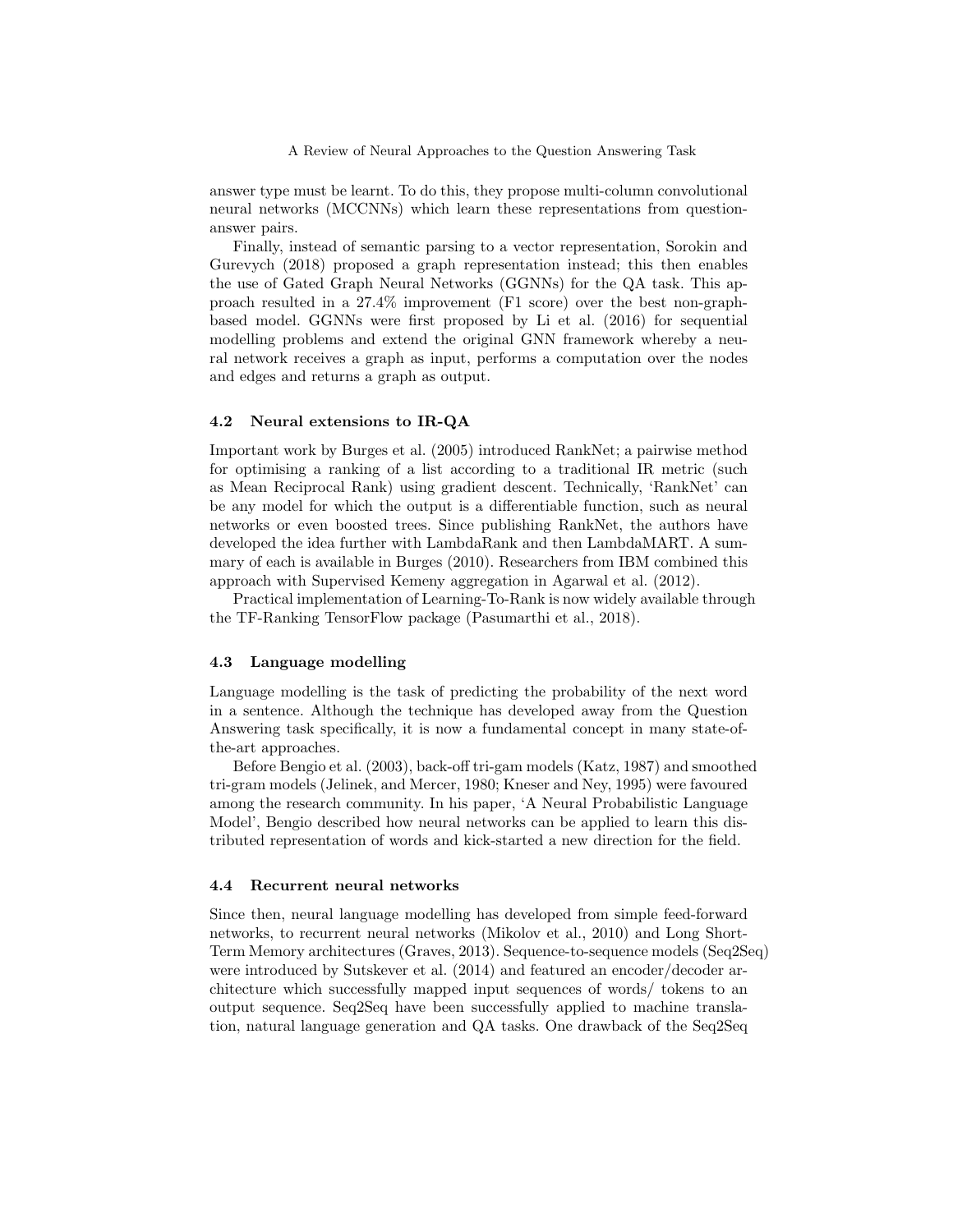model, however, is that between the encoder and decoder layers, information is compressed into a fixed-length 'thought' vector. For short phrases this is acceptable, but as length of input sequence increases, errors in the decoding step surface. To overcome this, the concept of attention was introduced by Bahdanau et al. (2015).

#### 4.5 Pre-trained language models

The current state-of-the-art for QA systems is based on pre-trained models which combine many of the concepts discussed previously and were first proposed by Dai and Le (2015). Pre-trained models are trained over two distinct phases. Firstly, an unsupervised model is trained on a very large open-domain corpus; Wikipedia in the case of the Bidirectional Encoder Representations from Transformer models, known as BERT (Devlin et al., 2018), and WebText corpus in the case of Generalised Pre-Trained models, known as GPT (Radford et al., 2019, 2018). Then this general-purpose language model can be fine-tuned to a downstream task (like Question Answering) by means of a small-scale supervised learning phase (Ramachandran et al., 2017).

This approach has been hugely successful, especially when applied to the QA task. For example, for the the widely used SQuAD 2.0 benchmark for QA systems (Rajpurkar et al., 2018), every one of the top 20 models on the leaderboard is some variant on the BERT model (Devlin et al., 2018).

# 5 Task

This section will explore the published datasets and benchmarks used to compare and evaluate QA models.

### 5.1 Datasets

As QA systems become more competent, the benchmarks used to assess them also need to change. Modern QA systems have surpassed the level required by some of the earlier benchmarks, including WikiQA (Yang et al., 2015), NewsQA (Trischler et al., 2017) and SQuAD 1.0 (Rajpurkar et al., 2016). In response, the community has proposed new datasets which demand more capable systems. The bABi story dataset (Weston et al., 2015) requires logical reasoning, the SQuAD 2.0 dataset (Rajpurkar et al., 2018) includes unanswerable questions, and the CODAH dataset (Chen et al., 2019) introduces adversarial questioning. All of these datasets, however, were created through an artificial crowdsourcing methodology, which some have criticised as not being representative of the kind of questions humans would ask. The Natural Questions (NQ) dataset was recently released by Google (Kwiatkowski et al., 2019) in response to this criticism. The Natural Questions dataset consists of 307,372 training examples, 7,830 development examples and 7,842 examples in a hidden test set. For each question, both a long answer (span) and a short answer are expected.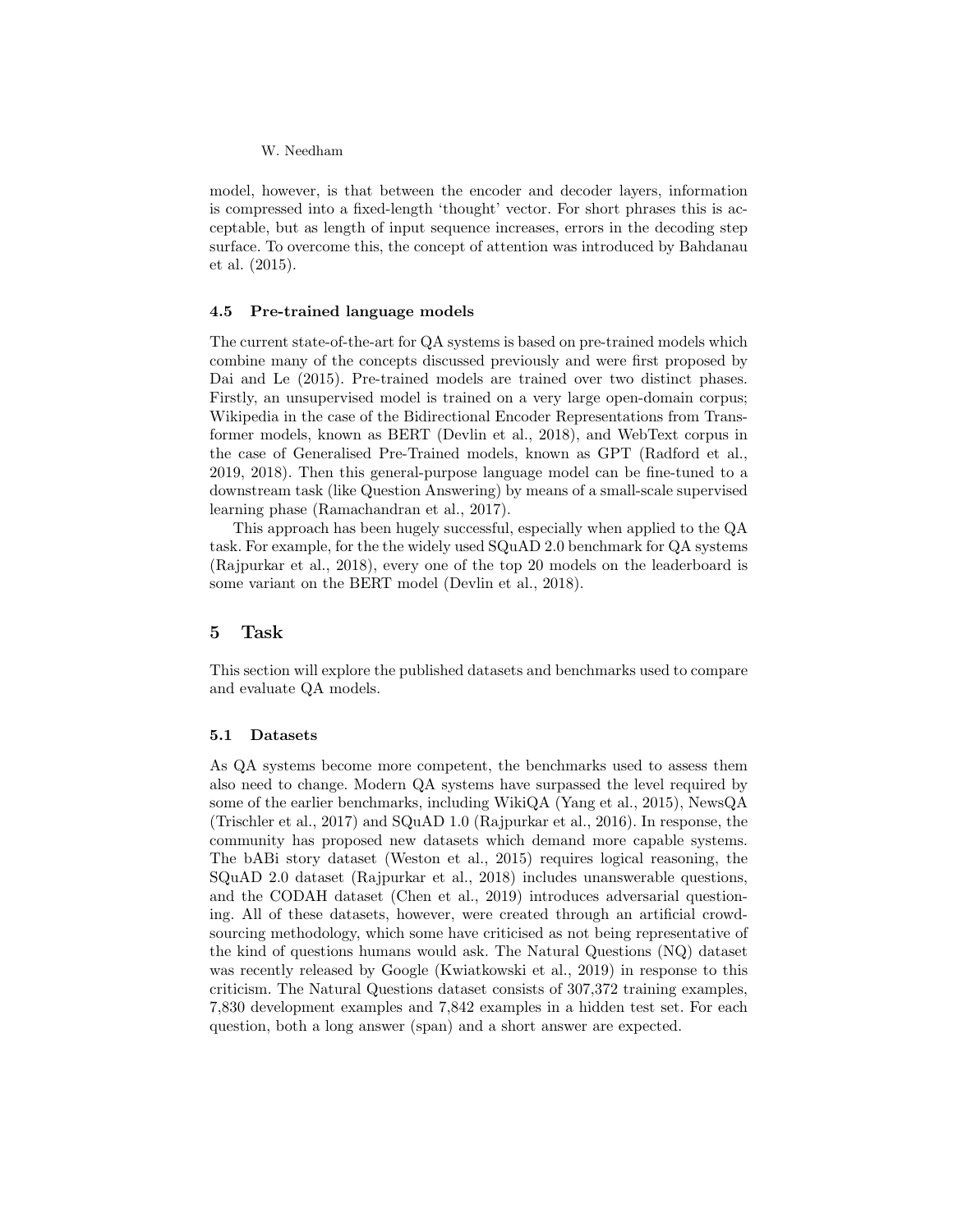### 5.2 Evaluation metrics

Evaluation metrics for the QA task vary based on the benchmark being used. WikiQA reported results for both MAP (Mean Averaged Precision) and MRR (Mean Reciprocal Rank). Alternatively, the SQuAD benchmark uses both Exact Match (EM) and macro-averaged F1 to assess submissions. NewsQA also uses EM and the F1 score, and also evaluates the BLEU score (Papineni et al., 2002) and CIDEr score (Vedantam et al., 2015). The more recent Natural Questions dataset reports Precision, Recall and the F1 score. This diversity of metrics reflects the diversity of approaches, with researchers coming from both information retrieval and machine learning backgrounds to tackle the QA task using metrics they are familiar with from their respective fields.

# 6 Future research directions

Whilst it is encouraging to see consistent advancement of the state-of-the-art, the rate of advancement has left considerable gaps in the research landscape. A summary of the exposed gaps in the existing literature is presented:

- 1. Is the model fully understanding the question? Mudrakarta et al. (2018) have begun to explore this direction, but more research is definitely required.
- 2. Is SQuAD (Rajpurkar et al., 2018) a suitable benchmark for the QA task? Some criticism has been raised over the synthetic nature in which the questions are produced (Kwiatkowski et al., 2019). Models need to be analysed against new benchmarks, such as Kwiatkowski et al.'s Natural Questions dataset and the CODAH benchmark (Chen et al., 2019).
- 3. The existing literature is lacking in an analysis on ensemble methods applied to the QA task. How can we quantitatively and qualitatively reason about why an ensemble of two models may or may not be effective, based on their individual strengths and weaknesses?
- 4. A degradation in performance is typical when assessing QA systems on datasets that require an element of logical reasoning. Schlag and Schmidhuber (2018) have began research in this direction but further research is required.
- 5. Another powerful pre-trained language model has recently been released by OpenAI - GPT2 (Radford et al., 2019). This model shows promise but it is yet to be properly analysed by the research community. OpenAI highlighted lack of 'world-knowledge' as a limitation of the GPT2 model and this is another avenue to be explored further.

# References

1. Abujabal, A., Roy, R.S., Yahya, M., Weikum, G., 2018. Never-Ending Learning for Open-Domain Question Answering over Knowledge Bases. WWW 18 Proc. 2018 World Wide Web Conf. 1053–1062.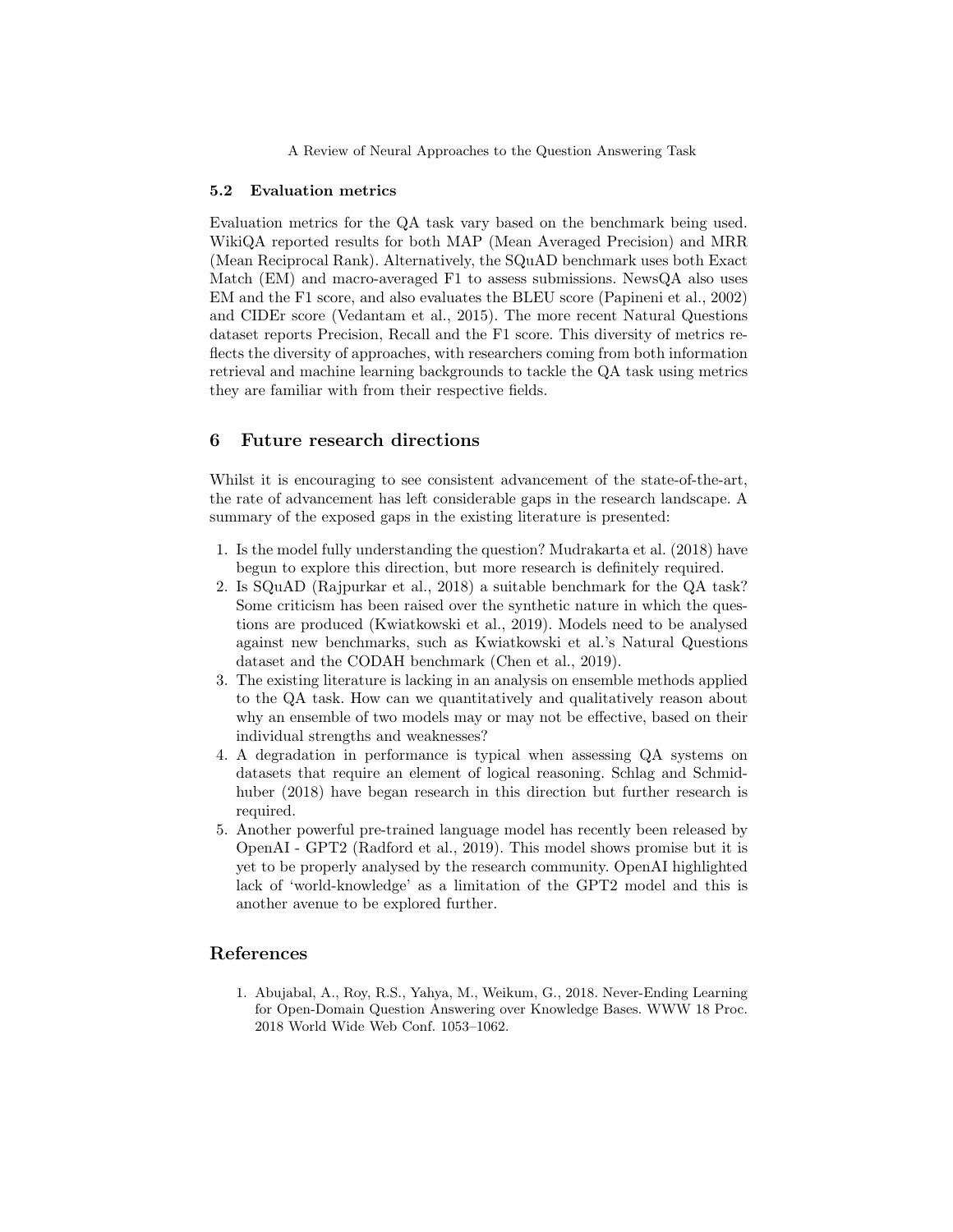- 2. Agarwal, A., Raghavan, H., Subbian, K., Melville, P., Lawrence, R.D., Gondek, D.C., Fan, J., 2012. Learning to Rank for Robust Question Answering, in: Proceedings of the 21st ACM International Conference on Information and Knowledge Management, CIKM '12. ACM, New York, NY, USA, pp. 833–842. https://doi.org/10.1145/2396761.2396867
- 3. Bahdanau, D., Cho, K., Bengio, Y., 2015. Neural Machine Translation by Jointly Learning to Align and Translate. ICLR.
- 4. Bengio, Y., Ducharme, R., Vincent, P., Jauvin, C., 2003. A Neural Probabilistic Language Model. J. Mach. Learn. Res. 3, 1137–1155.
- 5. Berant, J., Chou, A., Frostig, R., Liang, P., 2013. Semantic Parsing on Freebase from Question-Answer Pairs. Proc. 2013 Conf. Empir. Methods Nat. Lang. Process. 1533–1544.
- 6. Bollacker, K., Evans, C., Paritosh, P., Sturge, T., Taylor, J., 2008. Freebase: A Collaboratively Created Graph Database For Structuring Human Knowledge. SIGMOD 08 Proc. 2008 ACM SIGMOD Int. Conf. Manag. Data 1247–1250.
- 7. Brill, E., Dumais, S., Banko, M., 2002. An Analysis of the AskMSR Question-Answering System. Proc. Conf. Empir. Methods Nat. Lang. Process. EMNLP 257–264.
- 8. Britz, D., Goldie, A., Luong, M.-T., Le, Q., 2017. Massive Exploration of Neural Machine Translation Architectures, in: Proceedings of the 2017 Conference on Empirical Methods in Natural Language Processing. Association for Computational Linguistics, Copenhagen, Denmark, pp. 1442–1451. https://doi.org/10.18653/v1/D17-1151
- 9. Burges, C., Shaked, T., Renshaw, E., Lazier, A., Deeds, M., Hamilton, N., Hullender, G., 2005. Learning to rank using gradient descent, in: Proceedings of the 22nd International Conference on Machine Learning - ICML '05. pp. 89–96. https://doi.org/10.1145/1102351.1102363
- 10. Burges, C., 2010. From RankNet to LambdaRank to LambdaMART: An Overview (No. MSR-TR-2010-82).
- 11. Chen, D., Fisch, A., Weston, J., Bordes, A., 2017. Reading Wikipedia to Answer Open-Domain Questions. Presented at the Proceedings of the 55th Annual Meeting of the Association for Computational Linguistics (Volume 1: Long Papers), pp. 1870–1879.
- 12. Chen, M., D'Arcy, M., Liu, A., Fernandez, J., Downey, D., 2019. CODAH: An Adversarially Authored Question-Answer Dataset for Common Sense [WWW Document].
- 13. Cheng, J., Dong, L., Lapata, M., 2016. Long Short-Term Memory-Networks for Machine Reading, in: Proceedings of the 2016 Conference on Empirical Methods in Natural Language Processing. Association for Computational Linguistics, Austin, Texas, pp. 551–561.
- 14. Clark, P., Porter, B., 1999. A Knowledge-Based Approach to Question-Answering. AAAI'99 Fall Symp. Quest. Answering Syst. 43–51.
- 15. Dai, A.M., Le, Q.V., 2015. Semi-supervised Sequence Learning, in: Cortes, C., Lawrence, N.D., Lee, D.D., Sugiyama, M., Garnett, R. (Eds.), Advances in Neural Information Processing Systems 28. Curran Associates, Inc., pp. 3079–3087.
- 16. Devlin, J., Wang, M.-W., Lee, K., Toutanova, K., 2018. BERT: Pre-training of Deep Bidirectional Transformers for Language Understanding.
- 17. Dong, L., Wei, F., Zhou, M., Xu, K., 2015. Question Answering over Freebase with Multi-Column Convolutional Neural Networks, in: Proceedings of the 53rd Annual Meeting of the Association for Computational Linguistics. pp. 260–269.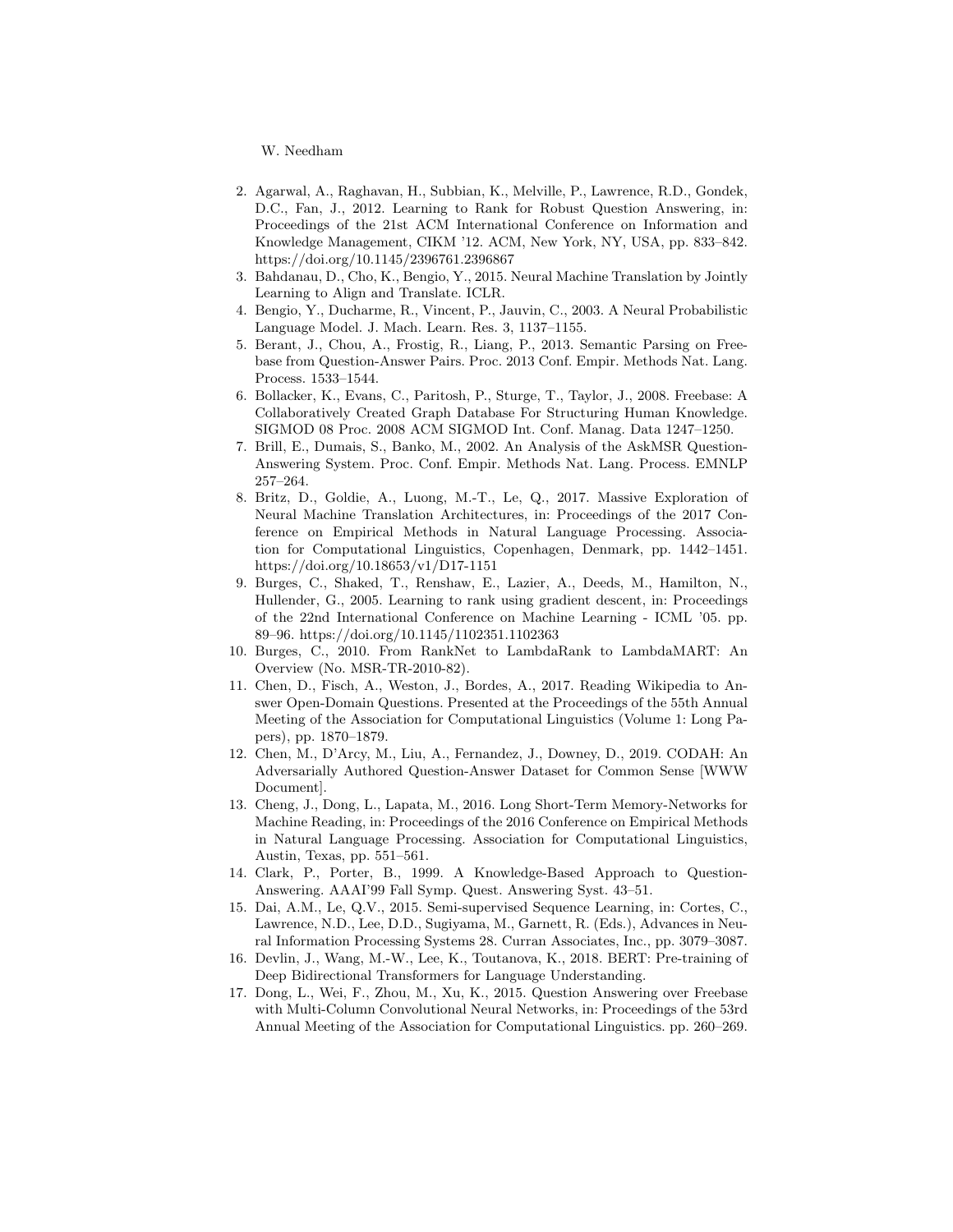- 18. Fader, A., Soderland, S., Etzioni, O., 2011. Identifying Relations for Open Information Extraction. Proc. 2011 Conf. Empir. Methods Nat. Lang. Process. 1535–1545.
- 19. Ferucci, D., Brown, E., Chu-Carroll, J., Fan, J., Gondek, D., Kalyanpur, A., Lally, A., Murdock, W., Nyberg, E., Prager, J., 2010. Building Watson: An Overview of the DeepQA Project. Assoc. Adv. Artif. Intell. 59–79.
- 20. Graves, A., 2013. Generating Sequences With Recurrent Neural Networks.
- 21. Green Jr., B.F., Wolf, A.K., Chomsky, C., Laughery, K., 1961. Baseball: an automatic question-answerer. Proceeding IRE-AIEE-ACM 61 West. 219–224.
- 22. Hirschman, L.A., Gaizauskas, R.J., 2001. Natural language question answering: the view from here. Nat. Lang. Eng. 7, 275–300.
- 23. Hirschman, L.A., Light, M., Breck, E., Burger, J., 1999. Deep Read: A Reading Comprehension System. Proc. 37th Annu. Meet. Assoc. Comput. Linguist. Comput. Linguist. 325–332.
- 24. Huang, X., Xhang, J., Li, D., Peng, L., 2019. Knowledge Graph Embedding Based Question Answering. WSDM 19 Proc. Twelfth ACM Int. Conf. Web Search Data Min. 105–113.
- 25. Jelinek, F., Mercer, R., 1980. Interpolated estimation of Markov source parameters from sparse data, in: Proceedings of the Workshop on Pattern Recognition in Practice.
- 26. Jurafsky, D., Martin, J., 2008. Speech and Language Processing, 2nd ed. Pearson International.
- 27. Katz, S., 1987. Estimation of probabilities from sparse data for the language model component of a speech recognizer. IEEE Trans. Acoust. Speech Signal Process. 35, 400–401.
- 28. Kneser, R., Ney, H., 1995. Improved backing-off for M-gram language modeling. Presented at the International Conference on Acoustics, Speech, and Signal Processing, IEEE.
- 29. Kwiatkowski, T., Palomaki, J., Redfield, O., 2019. Natural Questions: a Benchmark for Question Answering Research. Trans. Assoc. Comput. Linguist.
- 30. Lehmann, J., Furche, T., Grasso, G., 2012. deqa: Deep Web Extraction for Question Answering. Int. Semantic Web Conf. 2012 131–147.
- 31. Lin, J., 2007. Is Question Answering Better than Information Retrieval? Towards a Task-Based Evaluation Framework for Question Series. Hum. Lang. Technol. 2007 Conf. North Am. Chapter Assoc. Comput. Linguist. Proc. Main Conf. 212–219.
- 32. Li, Y., Tarlow, D., Brockschmidt, M., and Zemel, R.. Gated graph sequence neural networks. In ICLR, 2016.
- 33. Lin, J., Quan, D., Sinha, V., Bakshi, K., Huynh, D., Katz, B., Karger, D., 2003. What Makes a Good Answer? The Role of Context in Question Answering. Proc. Ninth IFIP TC13 Int. Conf. Hum.-Comput. Interact. INTERACT 2003 25–32.
- 34. Luong, T., Pham, H., Manning, C.D., 2015. Effective Approaches to Attentionbased Neural Machine Translation, in: Proceedings of the 2015 Conference on Empirical Methods in Natural Language Processing. Association for Computational Linguistics, Lisbon, Portugal, pp. 1412–1421.
- 35. Metzler, D., Croft, W.B., 2005. Analysis of Statistical Question Classification for Fact-Based Questions. Inf Retrieval 8, 481–504.
- 36. Mikolov, T., Karafiát, M., Burget, L., Cernocký, J., Khudanpur, S., 2010. Recurrent Neural Network Based Language Model. Presented at the 1th Annual Conference of the International Speech Communication Association, pp. 1045–1048.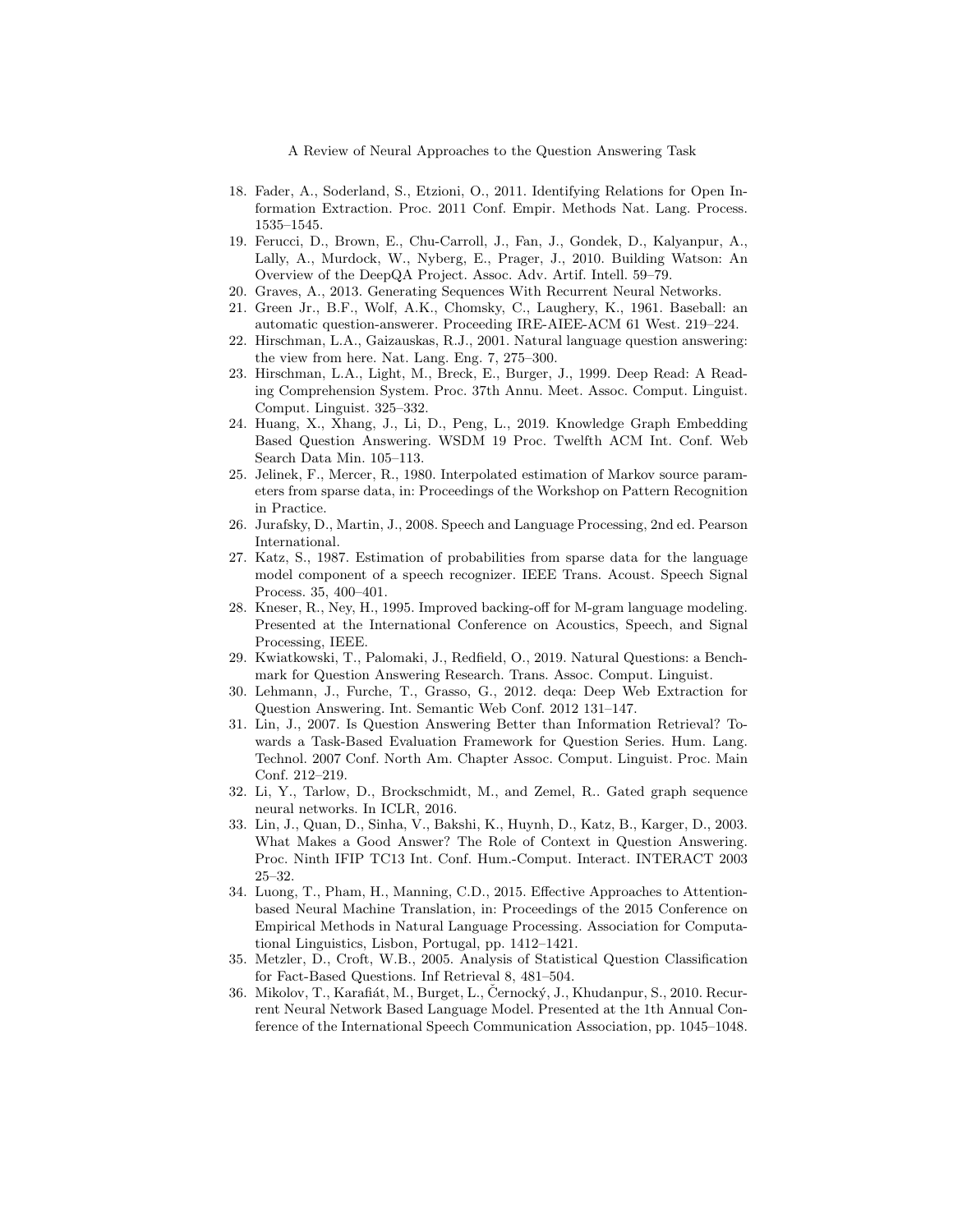- 37. Mikolov, T., Sutskever, I., Chen, K., Corrado, G., Dean, J., 2013. Distributed Representations of Words and Phrases and their Compositionality. ArXiv13104546 Cs Stat.
- 38. Mudrakarta, P.K., Taly, A., Sundararajan, M., Dhamdhere, K., 2018. Did the Model Understand the Question?, in: Proceedings of the 56th Annual Meeting of the Association for Computational Linguistics (Volume 1: Long Papers). Association for Computational Linguistics, Melbourne, Australia, pp. 1896–1906.
- 39. M.L. Nguyen, T.T. Nguyen and A. Shimazu. 2007. Subtree Mining for Question Classification Problem. In Proc. of IJCAI 2007
- 40. Otsuka, A., Nishida, K., Bessho, K., Asano, H., Tomita, J., 2018. Query Expansion with Neural Question-to-Answer Translation for FAQ-based Question Answering, in: Companion Proceedings of the The Web Conference 2018, WWW '18. International World Wide Web Conferences Steering Committee, Republic and Canton of Geneva, Switzerland, pp. 1063–1068.
- 41. Papineni, K., Roukos, S., Ward, T., Zhu, W.-J., 2002. Bleu: a Method for Automatic Evaluation of Machine Translation, in: Proceedings of the 40th Annual Meeting of the Association for Computational Linguistics. Association for Computational Linguistics, Philadelphia, Pennsylvania, USA, pp. 311–318.
- 42. Park, S., Shim, H., Lee, G.G., 2014. ISOFT at QALD-4: Semantic Similaritybased Question Answering System over Linked Data. CLEF CEUR Workshop.
- 43. Pasumarthi, R.K., Bruch, S., Wang, X., Li, C., Bendersky, M., Najork, M., Pfeifer, J., Golbandi, N., Anil, R., Wolf, S., 2018. TF-Ranking: Scalable TensorFlow Library for Learning-to-Rank. Presented at the 25th ACM SIGKDD Conference on Knowledge Discovery and Data Mining (KDD '19), August 4–8, 2019, Anchorage, AK, USA.
- 44. Pennington, J., Socher, R., Manning, C., 2014. Glove: Global Vectors for Word Representation. Presented at the Proceedings of the 2014 Conference on Empirical Methods in Natural Language Processing (EMNLP), pp. 1532–1543.
- 45. Peters, M., Neumann, M., Iyyer, M., Gardner, M., Clark, C., Lee, K., Zettlemoyer, L., 2018. Deep Contextualized Word Representations, in: Proceedings of the 2018 Conference of the North American Chapter of the Association for Computational Linguistics: Human Language Technologies, Volume 1 (Long Papers). Association for Computational Linguistics, New Orleans, Louisiana, pp. 2227–2237.
- 46. Radford, A., Narasimhan, K., Salimans, T., Sutskever, T., 2018. Improving Language Understanding by Generative Pre-Training.
- 47. Radford, A., Wu, J., Child, R., Luan, D., Amodei, D., Sutskever, I., 2019. Language Models are Unsupervised Multitask Learners.
- 48. Rajpurkar, P., Jia, R., Liang, P., 2018. Know What You Don't Know: Unanswerable Questions for SQuAD. Proc. 56th Annu. Meet. Assoc. Comput. Linguist. 2, 784–789.
- 49. Rajpurkar, P., Zhang, J., Lopyrev, K., Liang, P., 2016. SQuAD: 100,000+ Questions for Machine Comprehension of Text, in: Proceedings of the 2016 Conference on Empirical Methods in Natural Language Processing. Association for Computational Linguistics, Austin, Texas, pp. 2383–2392.
- 50. Ramachandran, P., Liu, P., Le, Q., 2017. Unsupervised Pretraining for Sequence to Sequence Learning, in: Proceedings of the 2017 Conference on Empirical Methods in Natural Language Processing. Association for Computational Linguistics, Copenhagen, Denmark, pp. 383–391.